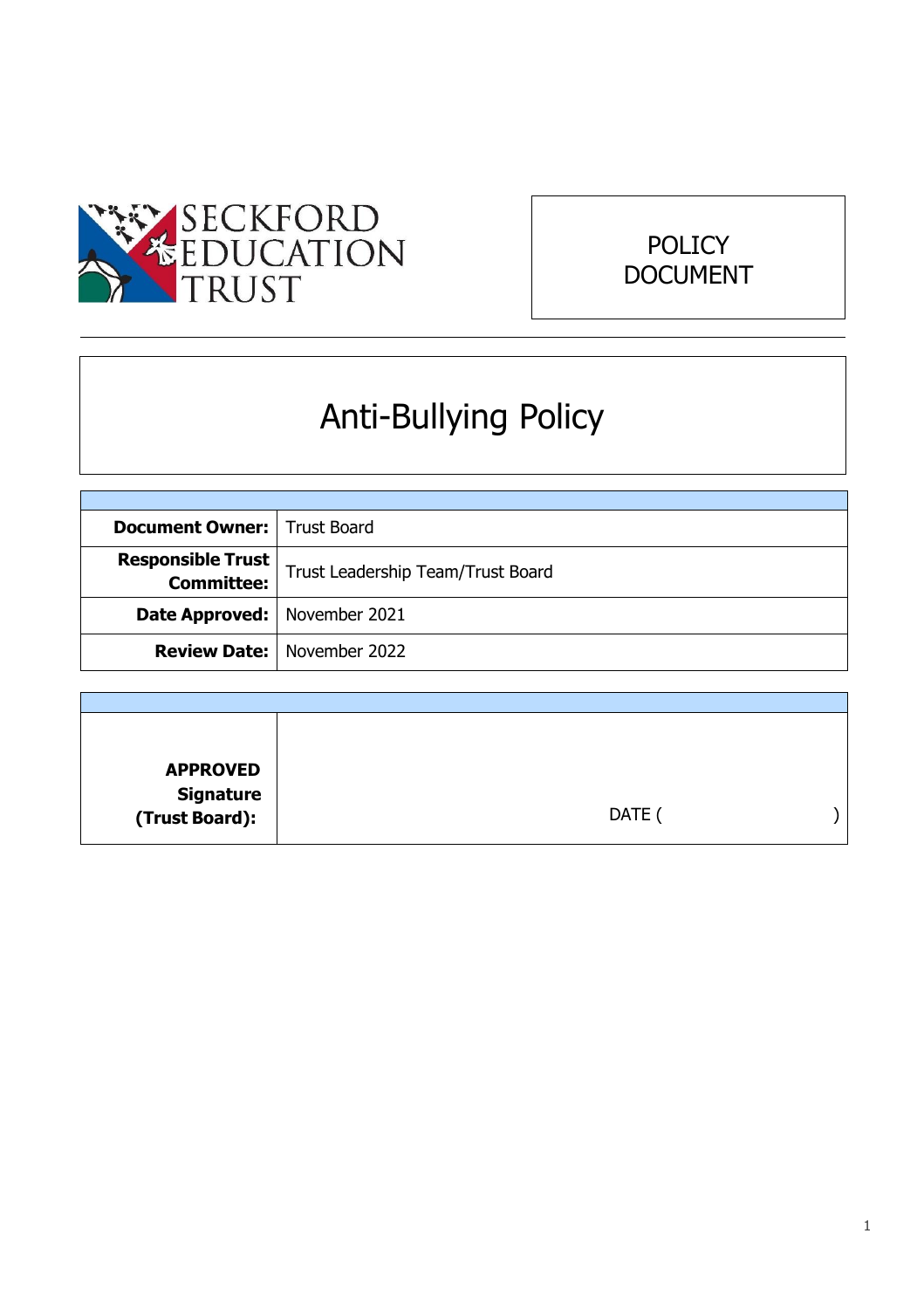

#### Relevant policies and documents

- Anti-Bullying Alliance (ABA) Framework
- Behaviour Policy
- Child Protection and Safeguarding Policy
- Code of Conduct for Staff
- Complaints Procedure
- **•** Equalities Policy
- Health and Safety Policy
- Managing Violence in Schools Policy
- Peer on Peer Abuse Policy
- Preventing and Tackling Bullying Advice for Headteachers, Staff and Governing Bodies – DfE (2011)
- Section 89 of the the Education and Inspections Act 2006

#### Explanation of terms

| 'Trust'     | $=$ Seckford Education Trust                  |
|-------------|-----------------------------------------------|
| 'School(s)' | $=$ all schools and settings within the Trust |
| `LAB'       | $=$ Local Advisory Body                       |

#### 1. Purpose of the policy

This policy outlines the Trust's position in respect of the behaviour of children and young people across all its schools and settings. This policy covers the Trust and all its schools and settings as such there is no need for each school to have its own policy.

The Seckford Education Trust and our schools stand firmly opposed to peer on peer abuse and bullying of any nature forany reason. This policy is designed to:

- Make clear the position of The Seckford Education Trust and our schools on issues of bullying and discrimination, including cyberbullying and prejudice-based bullying.
- Ensure there are appropriate procedures and levels of awareness in order for appropriate action to be taken in a timely manner to safeguard and promote children's welfare.
- Ensure pupils, students, staff and all stakeholders across all our schools and settings understand our definition of bullying and our policy and procedures.
- To ensure all pupils, students, staff and stakeholders understand how to notice and report bullying as a form of peer on peer abuse.
- To outline the position of The Seckford Education Trust and our schools on preventing and responding to allegations of bullying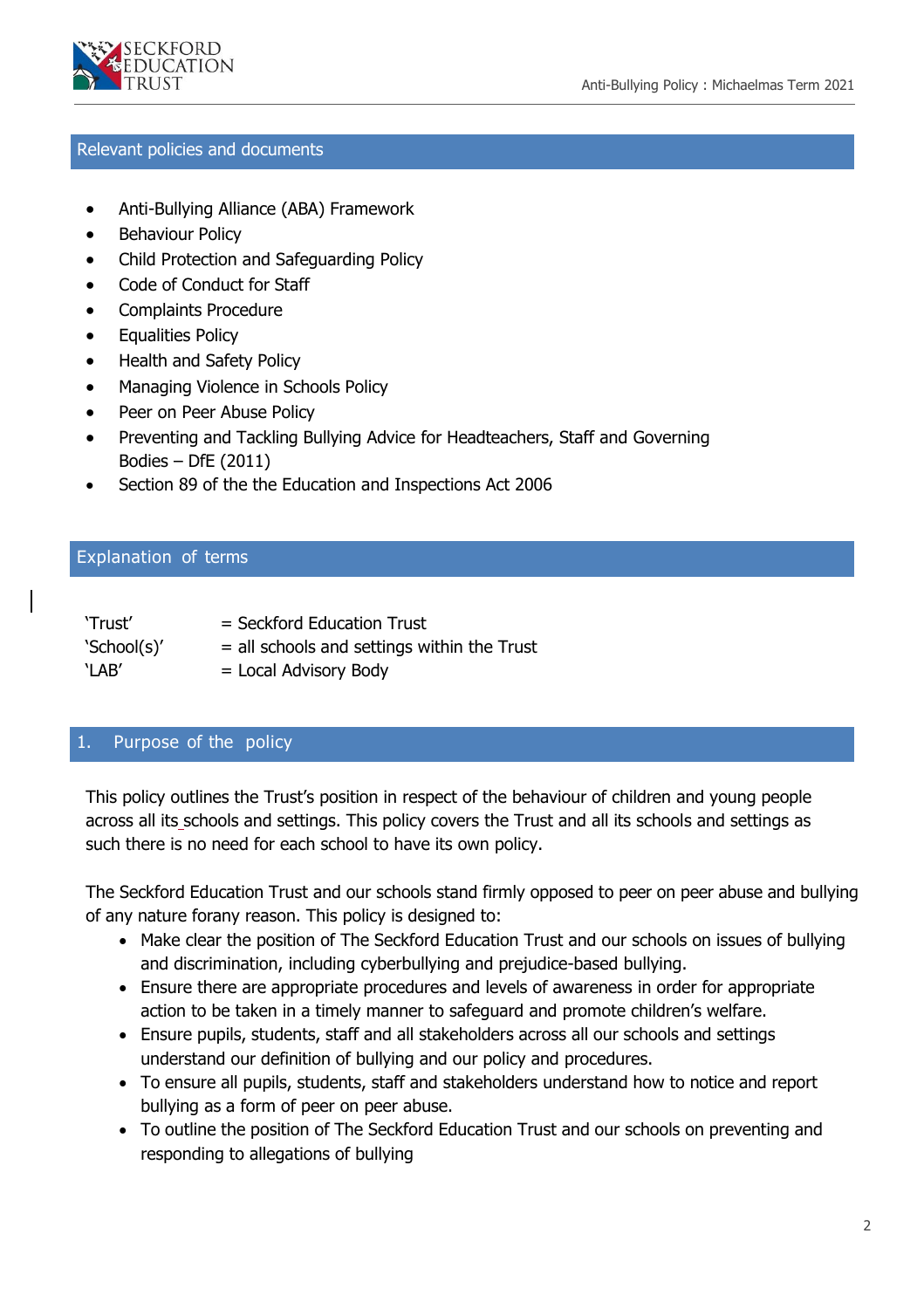

#### 2. Policy statement

The Seckford Education Trust is committed to ensuring that all pupils and students feel safe, supported and included in our schools. The Trust and our schools will work to ensure all pupilsand students feel a part of their school communities and that these communities arewelcoming, supportive and free of bullying. The Seckford Education Trust and our schools should be environments in which pupils and students or their parents/carers can feelcomfortable and confident reporting incidents of bullying in the knowledge that they will be listened to, allegations will be investigated, and resolutions will be found.

The Seckford Education Trust and its schools operate a zero tolerance approach to bullying, and proactively promotes the fact that we do not tolerate any form of bullying. All students and staff have the right to feel happy, safe and included, as stipulated in the Every Child Matters Framework and Keeping Children Safe in Education 2021.

Pupils, students and staff have the right to work in an environment without harassment, intimidation or fear.

Our aim is to provide inspirational, happy and comfortable environments, which positively encourage students to want to come and learn. Pupils, students are encouraged to inform a responsible adult that they feel comfortable with as soon as they suspect they or anyone elseis being bullied. This would normally be a teacher / class teacher / tutor or the Pastoral Team.

Respect for each other is vital. Everyone has a right to maintain their dignity and their values.Each one of us has to acknowledge, understand and respect every other individual. Bullying iswhen the actions by one person against another are perceived to cause them harm. Bullying is also persistent and deliberate repetition of actions that are perceived to cause harm.

The actions may be by one or more individuals. Relationships between young people can anddo break down from time to time. To minimise the number of times that these differences leadto bullying requires each individual to respect other. By encouraging, modelling and maintaining respect we can avoid teasing, ignoring and name calling thus ensuring everyone is treated fairly.

The aims of the Anti-Bullying Policy are to:

- Provide a caring and supportive environment for all children;
- Enable all pupils students to develop the personal skills necessary to deal with bullying ifthey encounter it;
- Enable students to recognise actions that may lead to bullying and therefore prevent bullying behaviour;
- Encourage pupils and students to take appropriate action if they see bullying behaviour;
- Promote positive strategies to combat bullying and restore positive relationships;
- Ensure there are no barriers to recognising abuse or bullying of the very vulnerable or those pupils and students with SEND or certain medical conditions;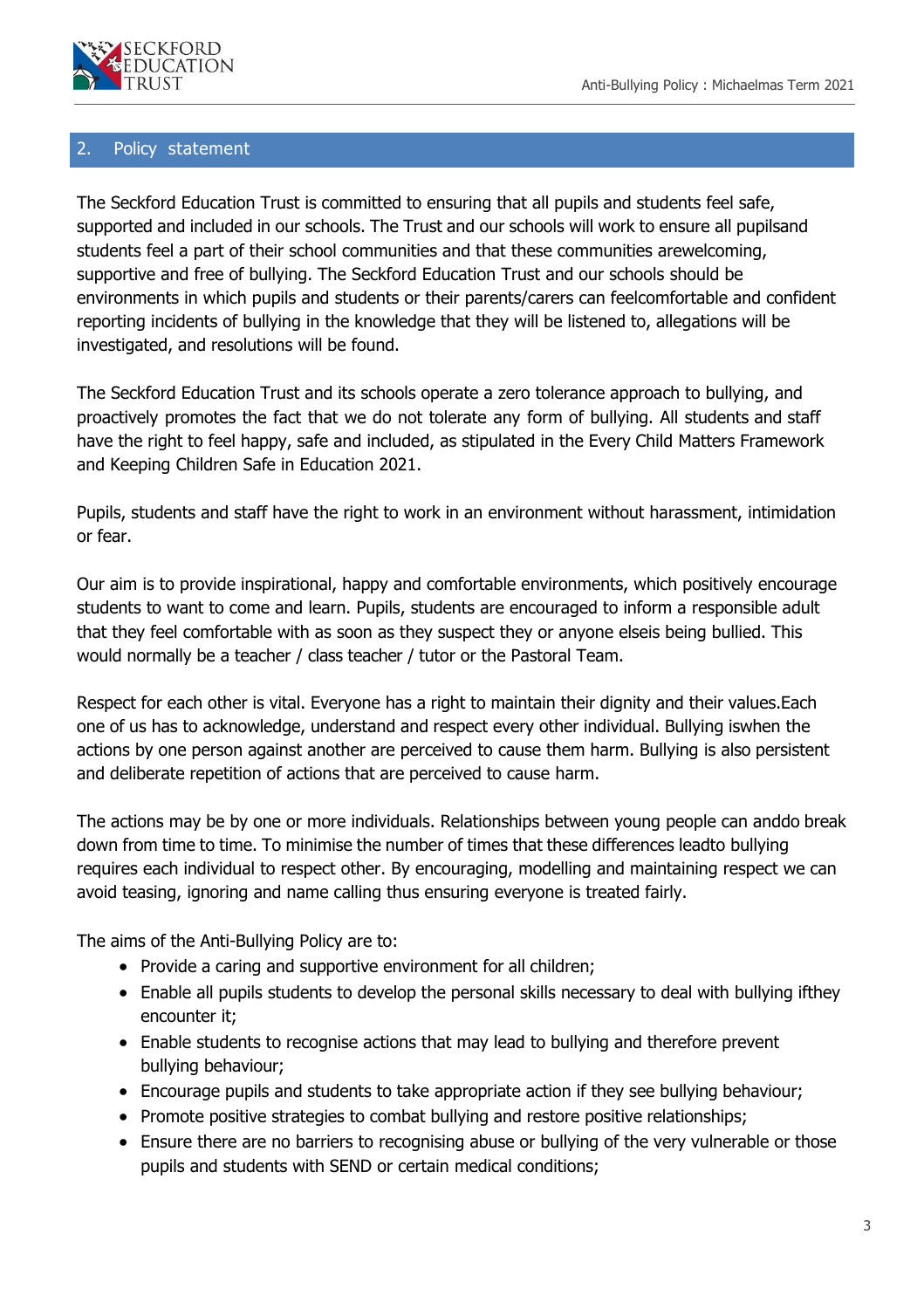

 Ensure all pupils and students are safeguarded from potentially harmful and inappropriate online material; this includes cyberbullying.

# 3. Defining 'bullying'

#### 3.1 Definition

The Seckford Education Trust and our schools define bullying as any repeated or deliberate behaviour which isintended to hurt someone either physically or emotionally. This definition of bullying applies to allpupils, students and employees of the Seckford Education Trust and our schools and also to any other stakeholders including, but not limited to, parents/carers or other agencies.

This policy will apply at any point whilst a child is registered as a pupil or student at our schools.All staff are trained to be vigilant about all forms of peer abuse, including bullying.

It is important for all staff and students to be aware of what the school means by 'bullying'.

Bullying can take many forms, and may include, but is not limited to five main categories. These being:

- Physical: hitting, kicking, taking belongings;
- Emotional: humiliating someone, name calling, using insulting names or comments;
- Driven by a prejudice: this might be homophobia, transphobia, sexism, diablism, racism, targeted at faith or victimising those with special educational needs or disabilities. It may be picking on someone because they are cared for away from home or it may involve picking on someone who cares for a sick relative;
- Indirect: spreading nasty stories, excluding somebody from social groups;
- Cyber-bullying: any form of bullying using a mobile phone or the internet, chat rooms, social networking sites, instant messaging or email;
- Virtual (cyber-bullying): threatened, harassed, humiliated, embarrassed or otherwise targeted by another child using the Internet, interactive and digital technologies or mobilephones.

"Bullying" usually, but not exclusively, has three common elements:

- It is deliberately hurtful;
- It is repeated, often over a long period of time or intended to cause harm or hurt on the very first occasion
- It is difficult for those being bullied to defend themselves.

It may also be bullying when:

- The same person or group always leaves someone out or shuns them;
- Someone makes threats of violence against someone else;
- Someone damages someone else's kit or clothing deliberately.
- Someone takes someone else's belongings deliberately;
- Someone tries to force someone else to do something they do not want to do;
- Someone tries to force another to do something sexual they do not want to do.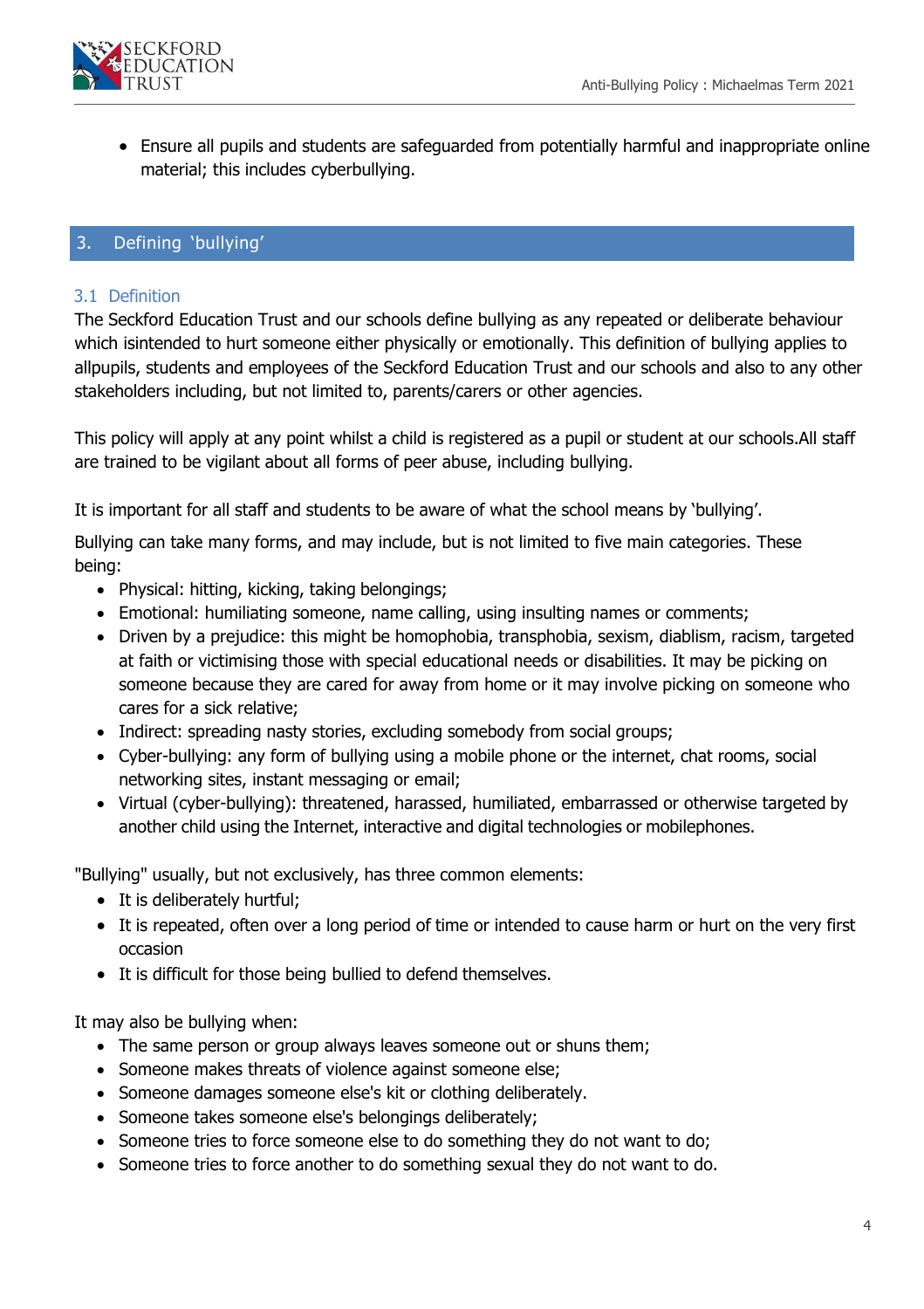

Some forms of bullying are attacks not only on the individual, but also on the group to which he or she may belong.

Within the Trust and its schools particular attention will be paid to:

- Racial harassment and racist bullying;
- Sexual bullying;
- The use of homophobic language;
- Bullying of students who have special educational needs or disabilities.

Sexual online bullying is classified as a form of sexual harassment and should be reported to the DSL/ADSL.

The Seckford Education Trust and our schools believe that any behaviour which intends to cause harm or upset is unacceptable and that all forms of discrimination are wrong. Though bullying, by definition, is often the repeated performance of these behaviours, both The Seckford Education Trust and our schools will have behaviour policies detailing how these behaviours willbe handled in one-off or sporadic instances.

# 3.2 Role of the Head of School

The Head of School has a legal responsibility to ensure their school has an Anti-Bullying procedure in place. The Head of School will ensure that:

- All staff are trained in how to identify, report and respond to incidences of peer abuse, including bullying;
- The development of anti-bullying and celebrating diversity strategies are discussed with the school's senior leadershipteam;
- Any sanctions for bullying appropriately reflect the nature of the incident;
- Any complaints about the efficiency or effectiveness of investigations into bullying are listened to and responded to;
- The DSL/ADSL is advised of any incidents of bullying in order that safeguarding and wellbeing implications can be assessed;
- In conjunction with the DSL and SENCO ensure that appropriate additional training is in place in order that staff can recognise the additional risks that pupils and students with special education needs and disabilities (SEND) face, for example, from online bullying, grooming and radicalization;
- Information around bullying is tracked and shared with the Trust Designated Safeguarding Lead to inform anti-bullying policy and procedure across The Seckford Education Trust.

# 3.3 All staff

All staff are responsible for the day-to-day implementation of the Anti-Bullying Policy and procedures. All staff are expected to be vigilant and persistent in identifying, reporting and supporting those involved in peer abuse, including bullying.

All staff are expected to report incidents of peer abuse, including bullying immediately.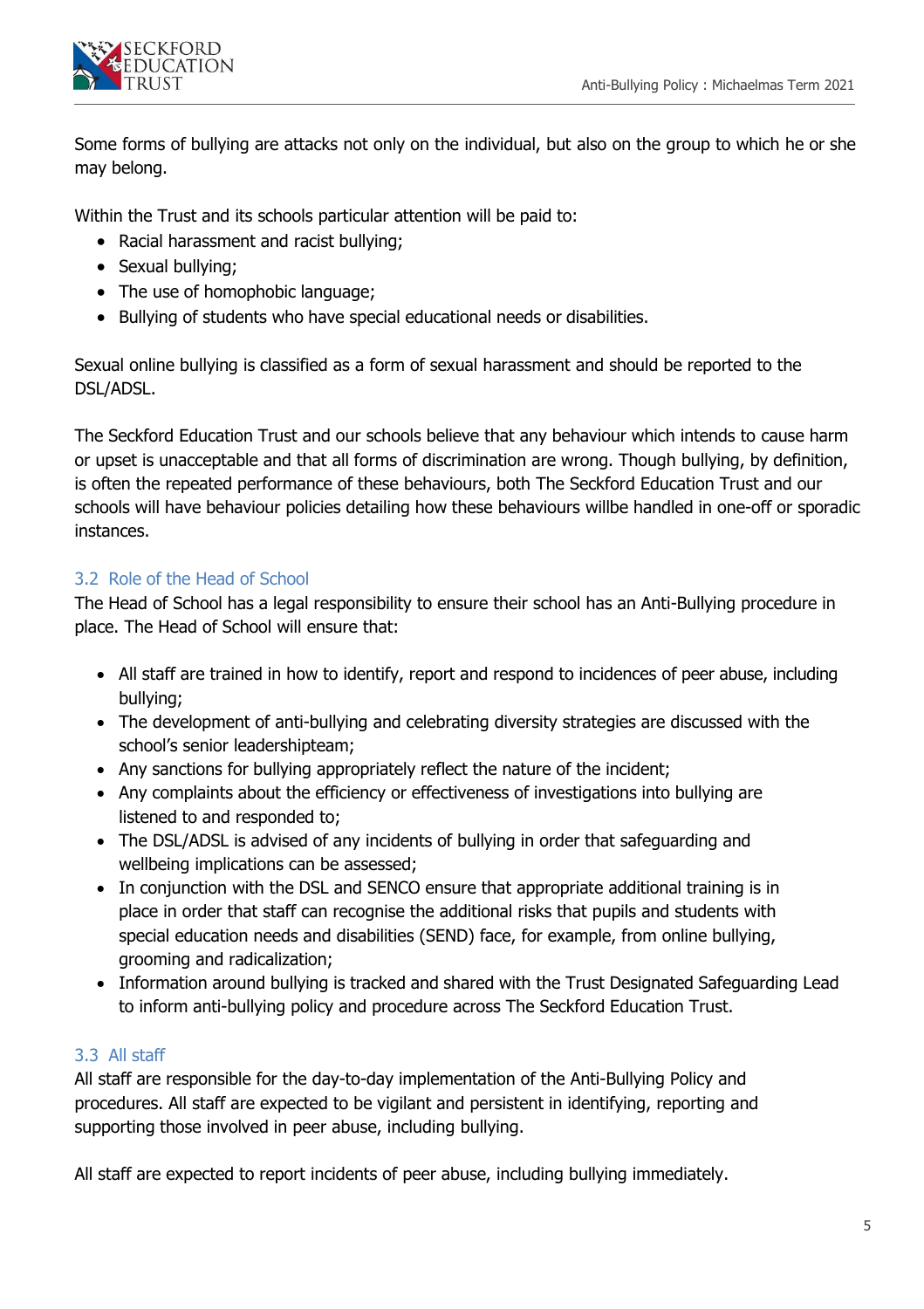

### 4. Preventative measures

Clearly the best way to deal with bullying is to prevent it occurring. The Trust and its schools will actively seek to prevent bullying by:

- Encouraging considerate behaviour and rewarding such behaviour with praise and rewards;
- Actively engaging students and pupils in meaningful activities inside and outside the classroom to avoid boredom;
- Staff providing role models of considerate and non-bullying and abusive behaviours;
- Providing a physical environment which is secure, safe and easily supervised;
- Providing space for students to avoid overcrowding. Providing a range of environments during breaks;
- Raising the awareness of peer abuse and bullying and its consequences amongst students, pupils and staff;
- Ensure all staff receive current training in the prevention of cyber-bullying;
- Provide training for parents and carers to enable them to monitor and 'spot' cases of cyber bullying at home. The Trust will ensure that there is a CEOP Ambassador in at least one of its SET Schools;
- Making clear to pupils and students the consequences of being labelled a 'bully';
- Assemblies with themes of friendship, kindness, co-operation and building self-esteem, to encourage these ideals;
- Activities which emphasise co-operation;
- Embedding with the Trust a culture of restorative approaches, used to both prevent occurrences of bullying and restore relationships.

The appropriate action may vary greatly. It will range from counselling from the class teacher / tutorto a formal suspension. In all cases of bullying, parents / carers will be involved and counsellingwill be given to those students involved. The most severe action may be taken against those students involved in bullying. The victims of bullying will receive help and guidance from the staff at the school.

# 5. Dealing with bullying incidents

### **Anti-Bullying advice for pupils and students: what should you do?**

Talk to someone you trust and get them to help you take the right steps to stop the bullying.If you feel you are being bullied:

- try to stay calm and look as confident as you can;
- $\bullet$  be firm and clear look them in the eye and tell them to stop;
- get away from the situation as quickly as possible;
- tell an adult what has happened straight away;
- tell your family;
- if you are scared to tell an adult on your own, ask a friend to go with you;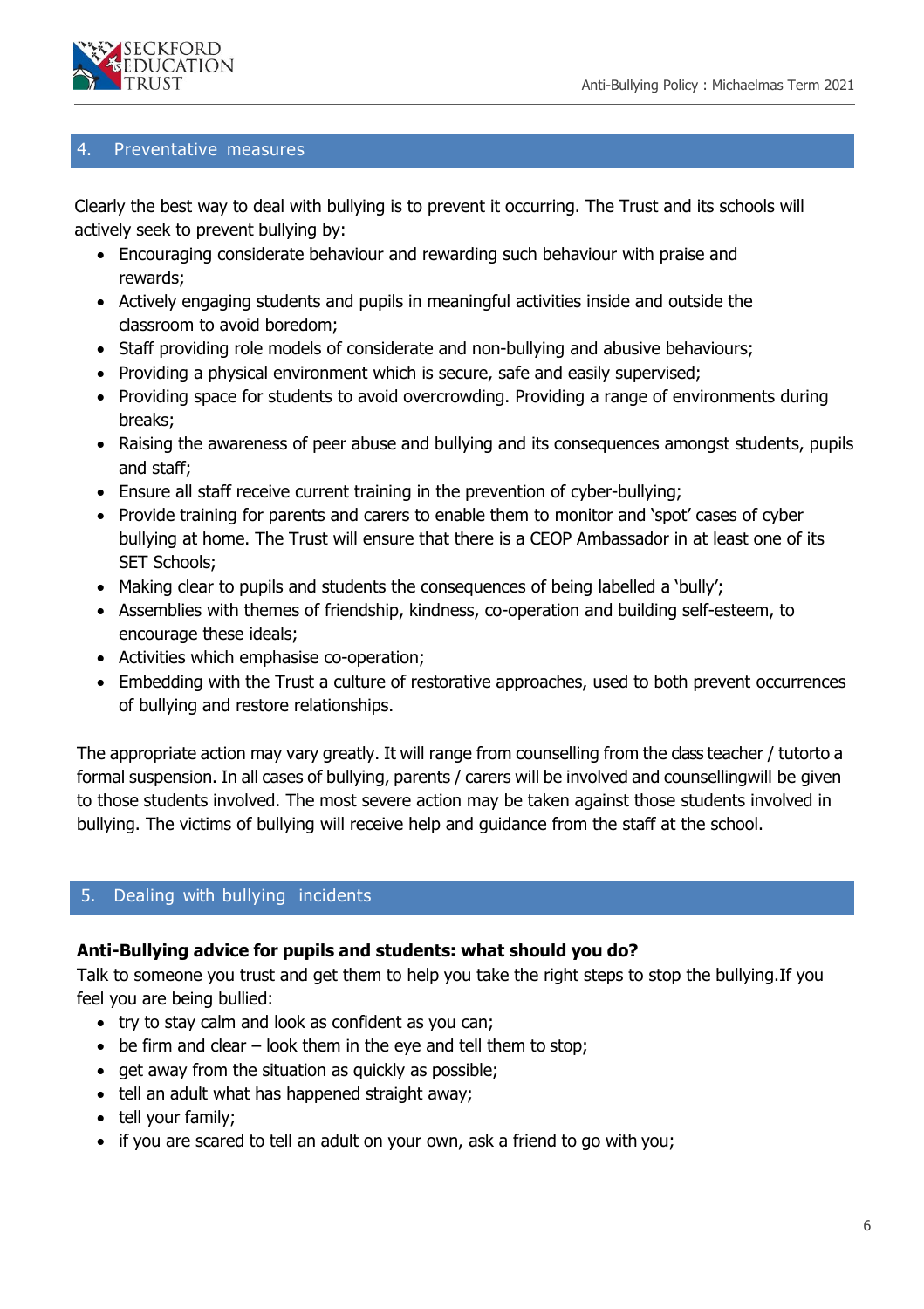

- keep on speaking until someone listens and does something to stop the bullying;
- don't blame yourself for what has happened.

When you are talking to an adult about bullying, be clear about:

- what has happened to you;
- how often it has happened;
- who was involved;
- who saw what was happening;
- where it happened;
- what you have done about it already.

If you need to report bullying out of school, or want to talk to someone totally unconnected with school, please contact **Childline** on freephone **0800 1111 or [www.childline.org.uk](http://www.childline.org.uk/)**

Remember: we can only help you if we know about the problem. Don't stay silent!!

# **Pupils and students who have been bullied will be supported:**

- They will be reassured that they do not deserve to be bullied and this is not their fault;
- We will assure them that it was right to report the incident;
- We will encourage them to talk about how they feel;
- We will try to ascertain the extent of the problem;
- We will engage them in making choices about how the matter may be resolved;
- We will try to ensure that they feel safe;
- We will discuss strategies for being safe and staying safe;
- We will ask them to report immediately any further incidents to us;
- We will affirm that bullying can be stopped and that our school will persist with intervention until it does;
- We will interview the pupil / student (or pupils / students) involved in bullying separately;
- We will listen to their version of events;
- We will talk to anyone else who may have witnessed the bullying;
- We will reinforce the message that bullying is not acceptable, and that we expect bullying to stop;
- We will seek a commitment to this end;
- We will affirm that it is right for pupils and students to let us know when they are beingbullied;
- We will adopt a joint problem solving approach where this is appropriate; students will be involved to help us find solutions to the problem. This will encourage pupils and students involved to take responsibility for the emotional and social needs of others;
- We will consider sanctions under our Trust Behaviour Policy;
- We will advise pupils and students responsible for bullying that we will be checking to ensure that bullying stops;
- We will ensure that those involved know that we have done so;
- When bullying occurs, we will contact the parents / carers of the pupils and students involved at an early stage;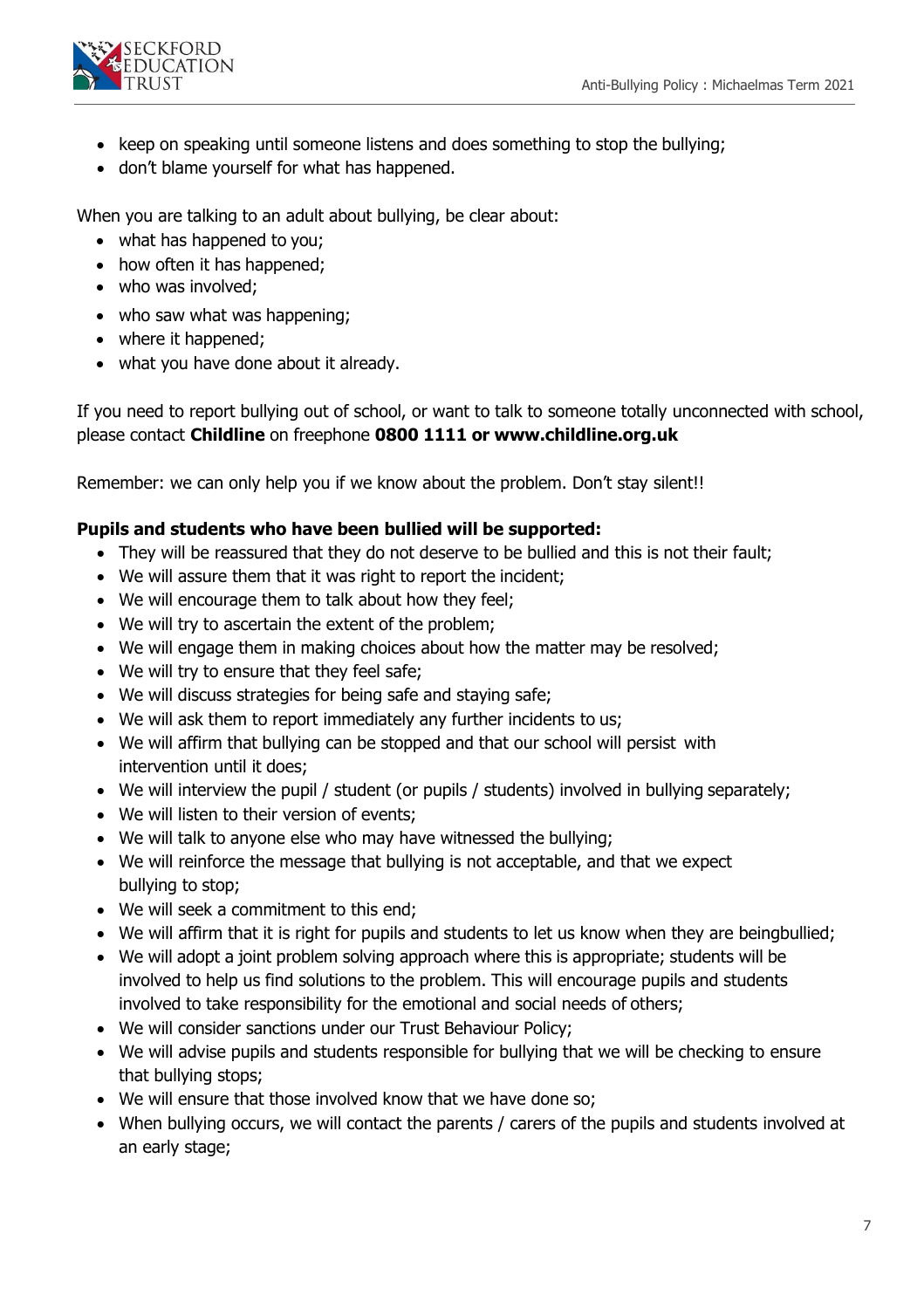

 We will keep records of incidents that we become aware of and how we responded to them. We will follow up after incidents to check that the bullying has not started again. We will do this within two weeks, and again within the following half term.

# **Students and pupils who have bullied will be helped by:**

- discussing what happened and how to resolve the situation;
- a programme to develop positive interpersonal skills;
- discovering why the students and pupils became involved;
- establishing the wrong doing and need to change;
- Being offered the opportunity for a restorative conference to share how they have been affected and to restore a positive relationship;
- informing parents or carers to help change the attitude of the student or pupil.

# **The following disciplinary steps may be taken:**

- official warnings to cease offending;
- exclusion from certain areas of school premises;
- removal from lessons;
- escalation to the police or Children's Services (in consultation with the DSL/ADSL and in line with the Trust Child Protection and Safeguarding Policy);
- minor fixed-term exclusion;
- major fixed-term exclusion;
- permanent exclusion, a decision taken by the Head of School with the Executive Headteacher.

In the event that incidents need to be reported to the police, staff will ensure that both the victim and perpetrator(s) remain protected, especially from any bullying or harassment (including online).

# **Beating the cyber-bullies: top tips for teaching staff:**

- Integrate anti-cyber-bullying work into your existing citizenship, PSHE lessons;
- Place computers where screens are visible and students and pupils can be easily supervised;
- Insert CEOPS link onto website, include information regarding link into Tutorial, PSHElessons and assemblies;
- Encourage pupils students to think about their own cyber safety, for example not sharing passwords, being careful about what personal information they put in the public domain,and not meeting up with people who have contacted them online;
- Encourage pupils and students to set privacy settings on social media sites to ensure their information is kept private;
- Remember that students and pupils who cyberbully do not see the reaction of those experiencing it so it is sometimes harder for them to see the impact of their actions;
	- Explain to pupils and students that if they do experience cyber-bullying, they should tell someone about it and keep evidence by saving text messages and e-mails, or taking screen grabs and recording website URLs;
- Ensure cases of cyber bullying are passed to the relevant DSL or ADSL in each school;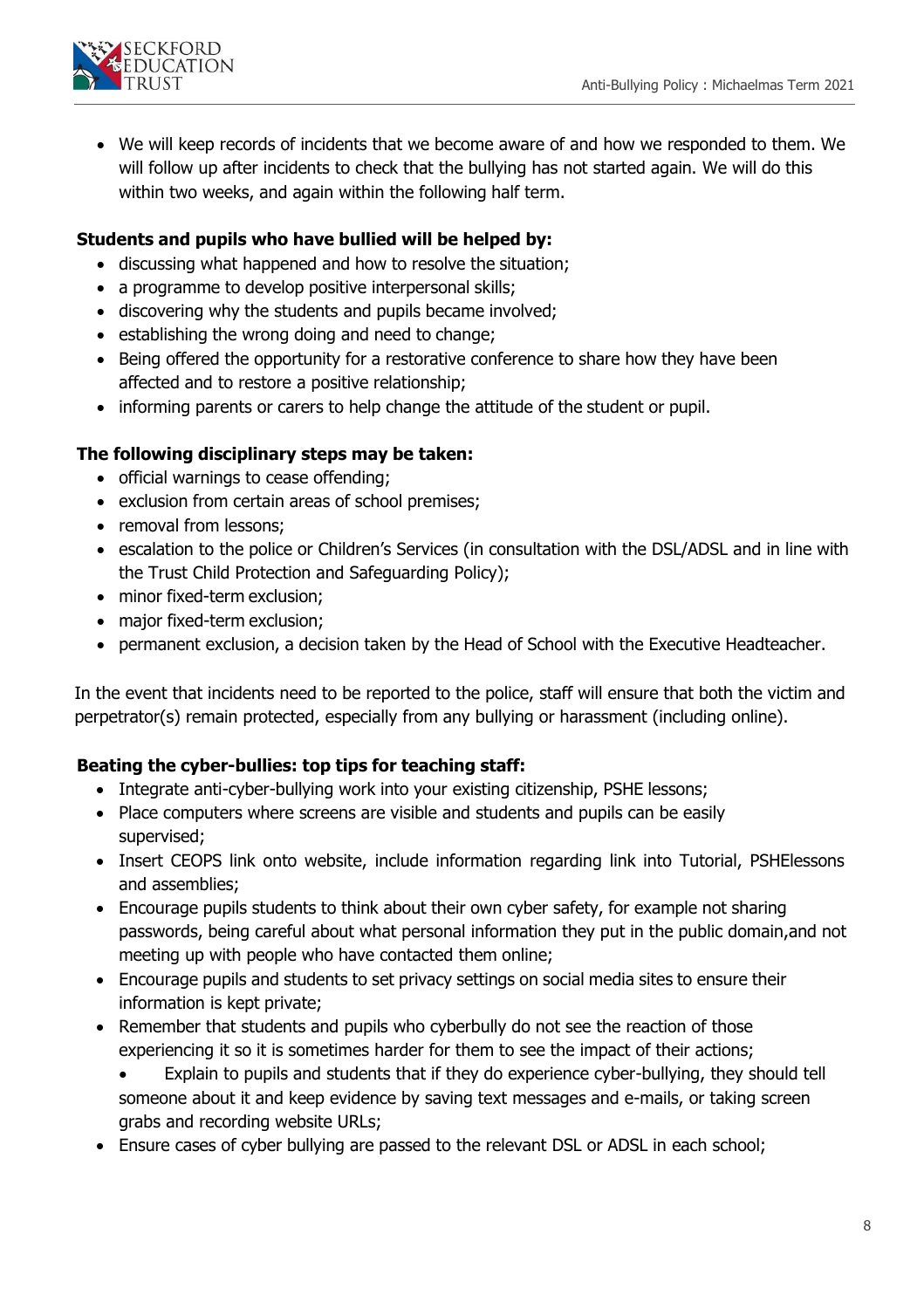

- Urge pupils and students to take regular breaks from e-communications; to have periods when they are not contactable by phone, e-mail or IM;
- Encourage pupils and students to develop a healthy skepticism of the internet. Use examples to show that not everything they read is true and that people may not be whothey claim to be;
- Emphasise to pupils and students that when accepting 'friends' on social networking and IM sites, quality is more important than quantity;
- Remember that, as with other forms of bullying, both the victim and the bully may need emotional support.

The Seckford Education Trust supports the ABA's 5Rights. 5Rights provides a framework of five simple principles for how we should engage with children and young people (under 18s) in the digital world.

The 5Rights framework contains five simple principles:

- **1.** The right to remove;
- **2.** The right to know;
- **3.** The right to safety and support;
- **4.** The right to make informed and conscious choices;
- **5.** The right to digital literacy.

Our PSHE programme supports the 5Rights.

Bullying will be dealt with through the 'Restore and Review' procedures outlined in the Trust Behaviour Policy and the ABA's 3 step 'Response to Bullying Framework'. The three steps are:

- **1.** Safety of those involved;
- **2.** Preventing the bullying from re-occuring;
- **3.** School learning and reflection.

### **Key questions for Stage 1 are:**

• Are all pupils involved safe? Is anyone's physical health or wellbeing at risk? Do you need to refer to the Child Protection and Safeguarding Policy? Do you need to access external support (police/NHS?) Have the incidents been recored? Did you tell the pupil(s)/student(s) being bullied that you are taking it seriously and that it is not their fault and that they do not need tolerate bullying? Have you asked the pupil(s)/student(s) being bullied how they are feeling and how they think it can be resolved? Have you informed the pupil(s)/student(s) what you will be doing next?

### **Key questions for Stage 2 are:**

- Have you developed a strategy together with the victim and are they happy with the agreed way forward?
- Have you sought agreement from all those involved about the way forward? Sometimes this could be done with a signed agreement by those involved or simply a conversation but it is important to record this agreement.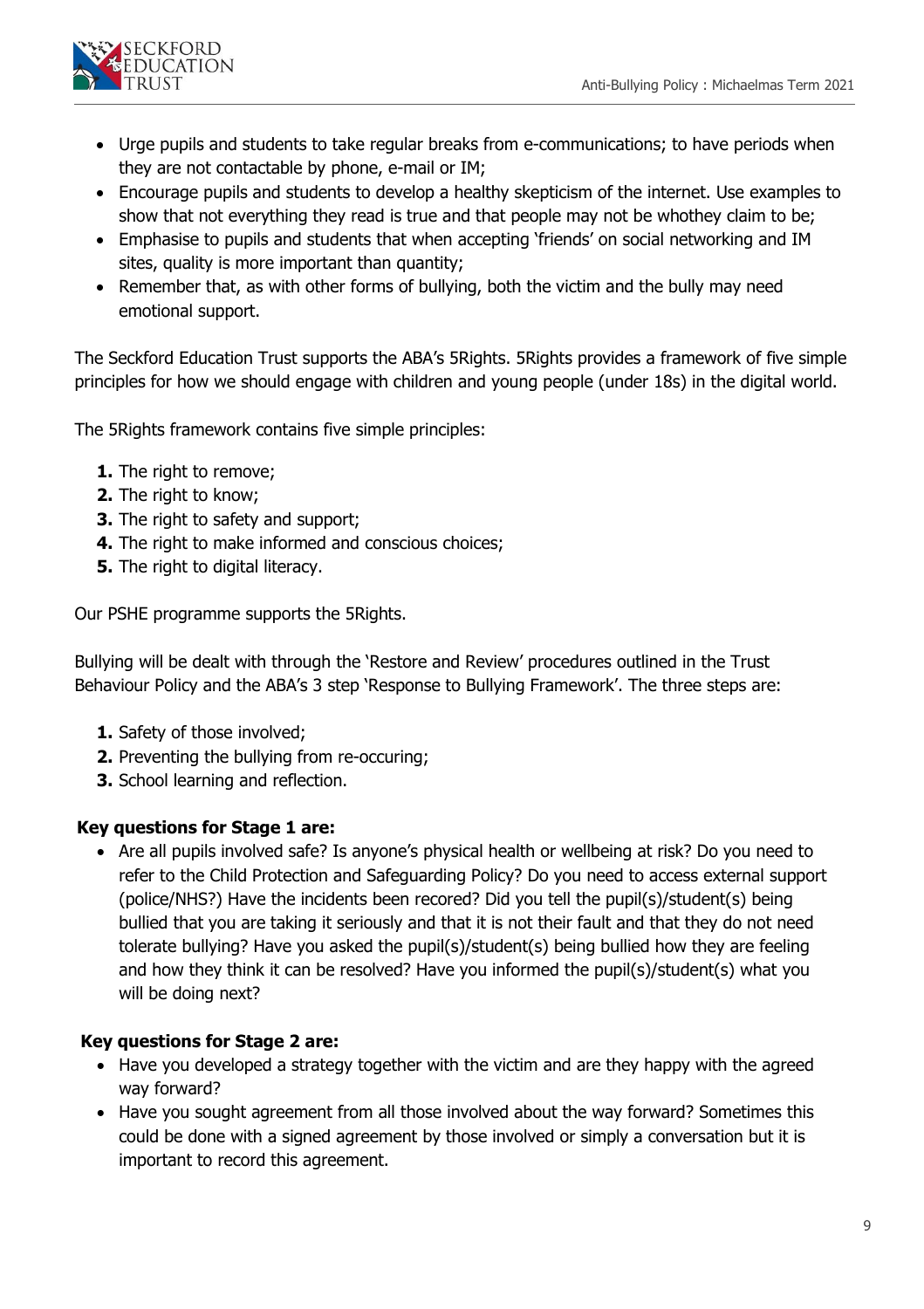

- Have you regularly checked in with the victim/s? Do they have a discreet way to report to you about how they are feeling at school regularly? Have you talked to parents/carers?
- Is your response built upon changing the behaviour of the group and not solely on changing the behaviour of the victim/s? This is important to avoid sending a message to the victim(s) that the bullying is their fault.

# **Key questions for Stage 3 are:**

 What has this incident taught us? Does this reveal any issues in school (unstructured play)? Do staff need any training? Does the policy need updating? Have you identified any gaps? Do parents have a good understanding of what bullying is and isn't? Do they know the school approach to anti-bullying? What needs to happen/who do you need to speak to in order to make this happen? By when and how?

### 6. Bullying outside of the school premises

By law, heads of school have the power to respond to and manage pupil and student behavior outside of school sites.

The definition of bullying shared above is therefore applied both on and off the premises of ourschools and the seriousness of an allegation will never be lessened by it taking place off-site. The bullying may involve pupils / students from our own schools or pupils / students from other schools or by people who are not at school at all. Where a pupil / student or parent / carer tells us of bullying off the school premises we will determine the best course of action which may include:

- Talking to students about how to avoid or handle bullying outside of school;
- Talking to the Head of School of another school whose students are bullying;
- Talking to the transport company about bullying on buses;
- Talking to the police.

We will refer to the Trust Child Protection and Safeguarding Policy, the Trust Behaviour Policy and Anti-Bullying Policy when determining the next steps.

### 7. Help organisations

| Advisory Centre for Education (ACE)       |                | 0808 800 5793                    |
|-------------------------------------------|----------------|----------------------------------|
| Children's Legal Centre                   |                | 0845 345 4345                    |
| Childline                                 | $\blacksquare$ | 0800 1111 & www.childline.org.uk |
| KIDSCAPE Parents Helpline (Mon-Fri, 10-4) |                | 0845 1 205 204                   |
| Parentline Plus                           |                | 0808 800 2222                    |
| <b>Youth Access</b>                       |                | 020 8772 9900                    |
| <b>Bullying Online</b>                    |                | http://www.bullying.co.uk        |